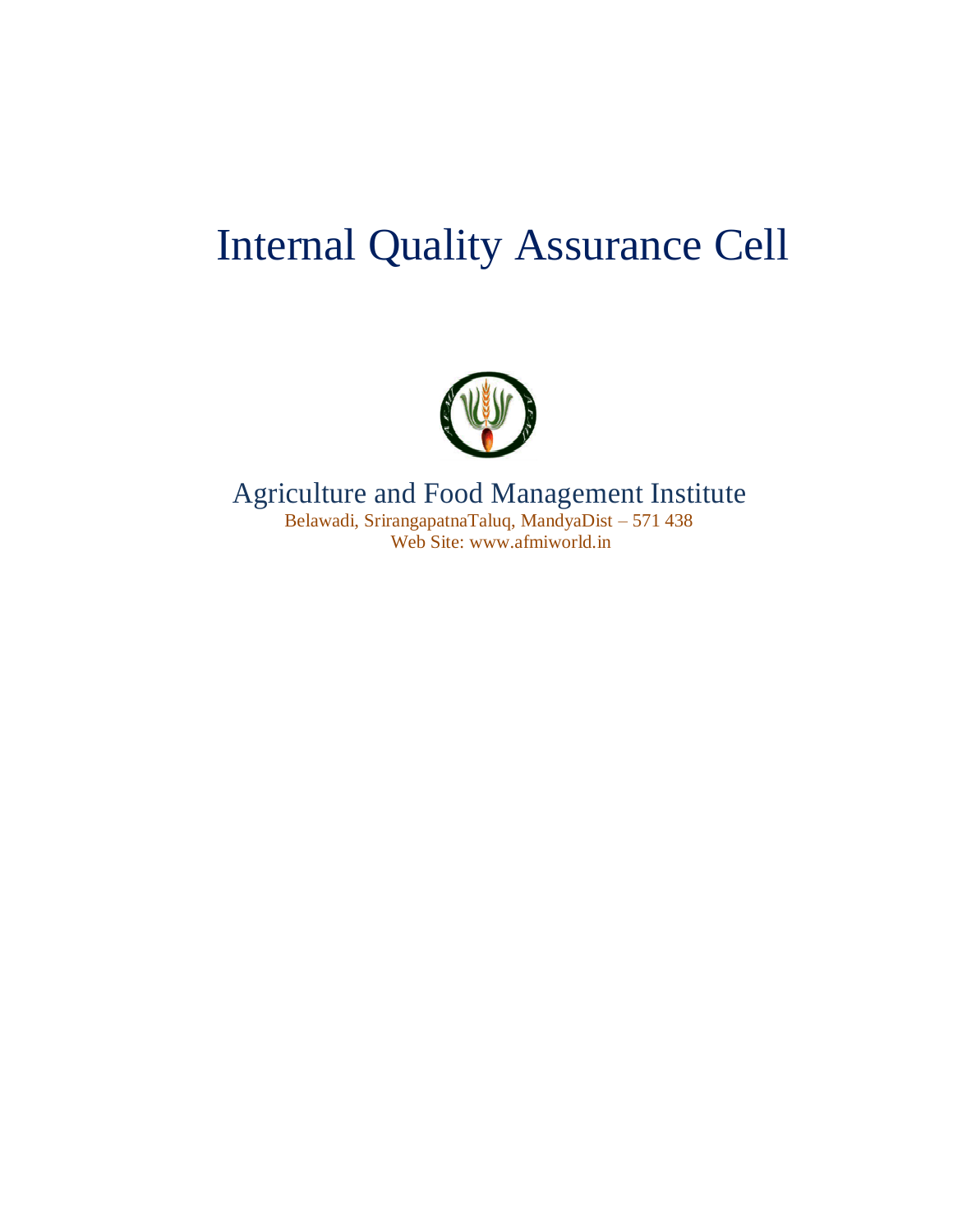# Operational manual

## *Internal Quality Assurance Cell*

Agriculture and Food Management Institute

Belawadi, SrirangapatnaTaluq, MandyaDist – 571 477 Web Site: www.afmiworld.in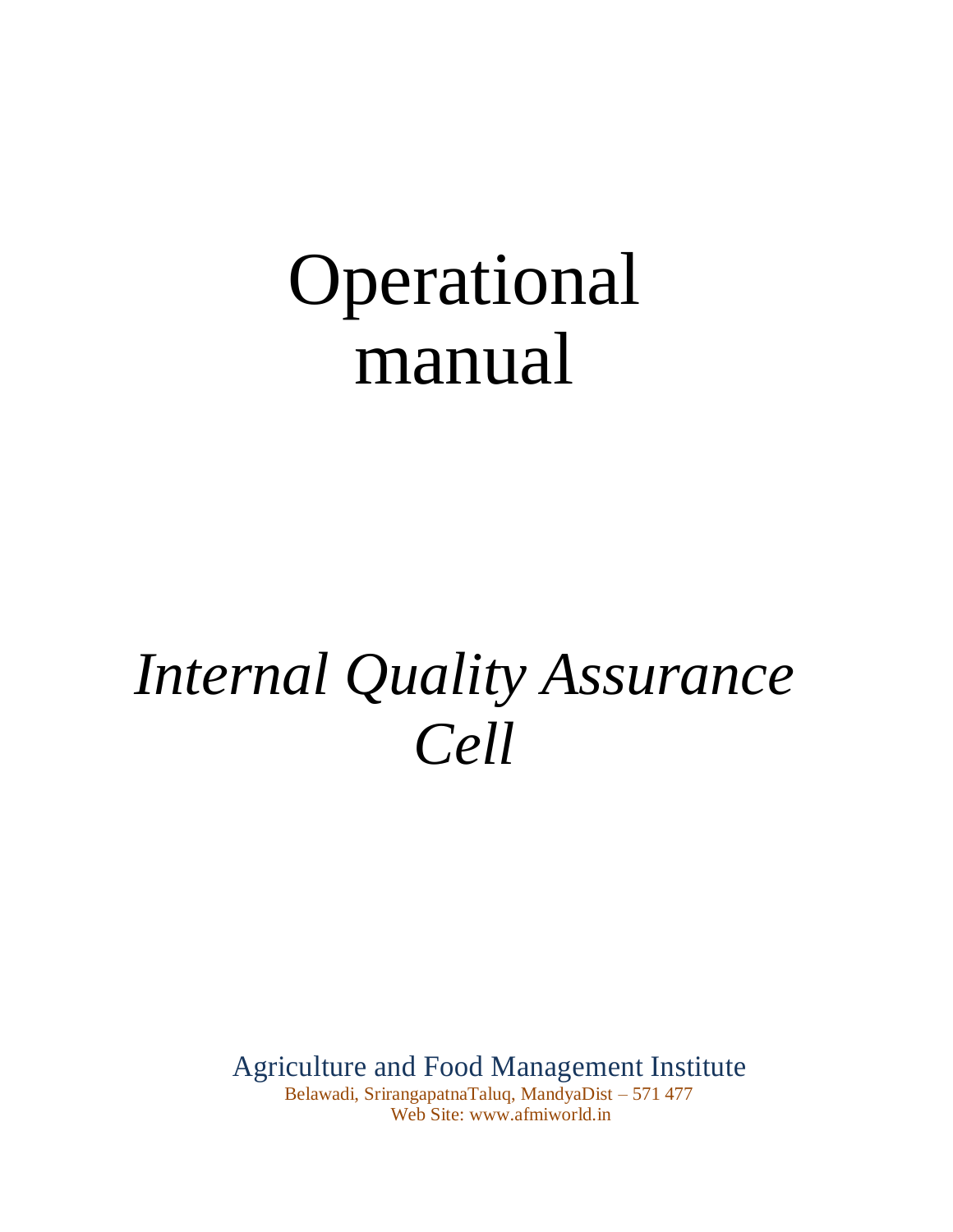#### **Preface**

Internal Quality Assurance Cell of Agriculture and Food Management Institute, Mysore is established as an auxiliary part of education the institute offers. The very objective of IQAC is to develop a system for practical and consistent action to improve and sustain the academic and administrative performance of the institution. IQAC shall also recommend measures for institutional functioning towards quality improvement through internalization of quality culture and institutionalization of best practices.

'To really understand something is to be liberated from it' is the core value of penning down this Operational manual. The manual touches upon all important functional modules of the IQAC, clear policy as to how the activities of IQAC are to proceed on this institutional journey. To be able to give direction in organizing and in managing the various tasks at hand, this manual will serve as a guide to the members.

Quality is never an accident; it is always the result of intelligent effort and hence this manual seeks to find intelligent ways in uplifting academic and administrative practices instituted in the institution.

To make this manual relevant, it is recommended that this work be reviewed and be revised periodically as the need arises.

Prof. Saurab Sinha DrChandrasena V Director, MemberSecretary

IQACl,AFMI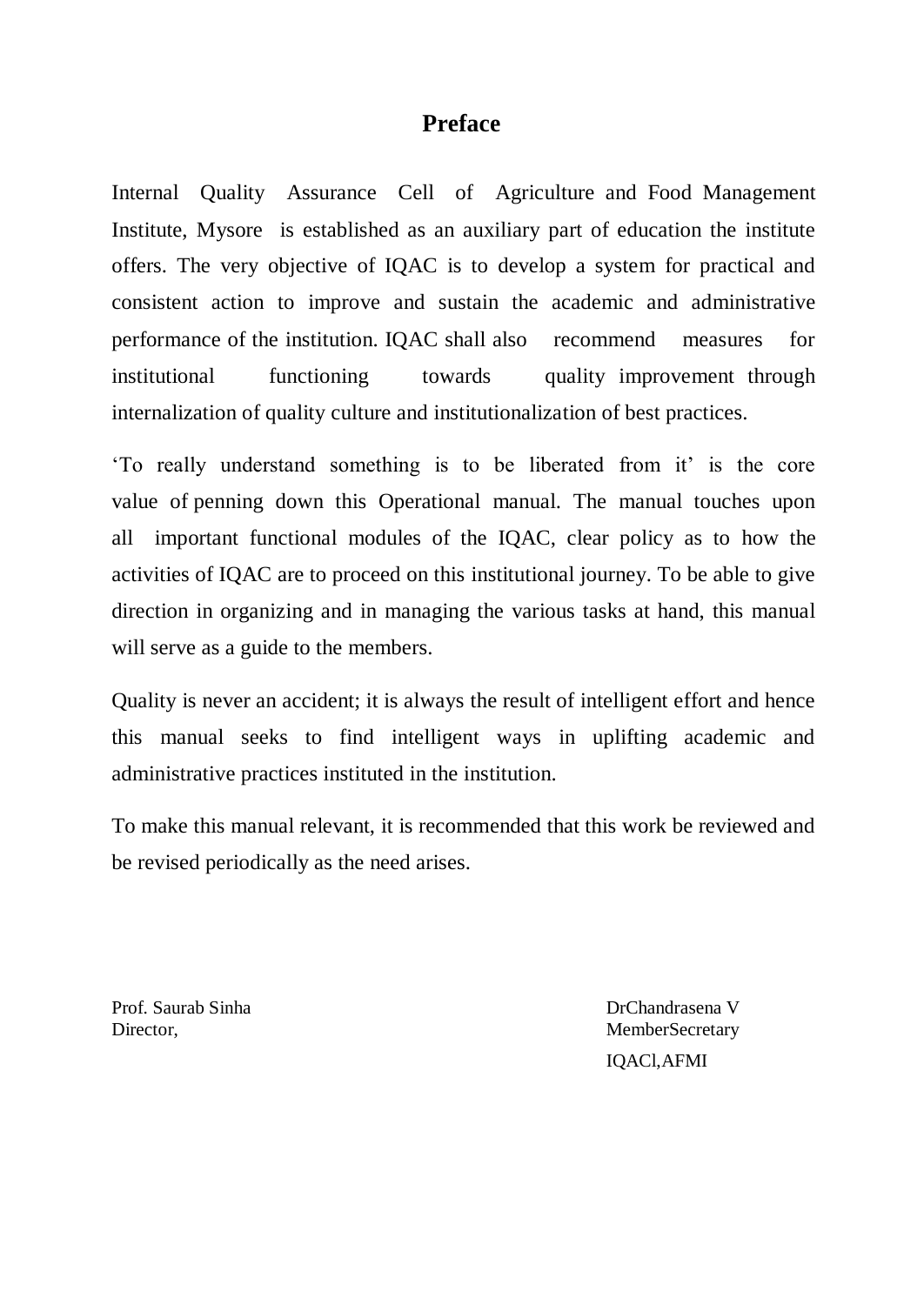#### 1. Introduction

Quality assurance is a derivate of ongoing efforts to define the objectives of an institution, to have a work plan to achieve them and to specify the checks and balances to evaluate the degree to which each of the tasks is fulfilled. Hence devotion and commitment to improvement rather than mere institutional control is the basis for devising procedures and tools for assuring quality. The right balance between the health and growth of an institution needs to be struck. The IQAC has to ensure that whatever is done in the institution for education is done efficiently and effectively with high standards.

The 'Internal Quality Assurance' of an institute is instituted to uphold and enhance the overall performance. The said cell is Internal in the sense that in comprises of established pupil from within the organization that have proven over time to be the lead in prophesying the Quality. Quality, although perceivable differently, for the purpose of upholding the core values of the institute are defined as "A good effectiveness & efficiency; Effectiveness: performance/result, Efficiency: zero free error".

Quality as defined is a common parameter for all the practices that are in progress in the institute. It is therefore applicable to

- 1. Academic Practices
- 2.AdministrativePractices.
- 1.1 Quality in Education

Education is human right  $\&$  a public good. Government  $\&$  other public authorities therefore profess a number of measures to ensure that a quality education service is available freely to all citizens from early childhood into adulthood.

1.2 AFMI Quality Education

A good quality education in the field of both technical and management is one that provides all learners, organizations and communities with capabilities they require to become economically productive, develop sustainable livelihoods, contribute to peaceful, harmonious and empowered societies and enhance individual well being and equality.

- 1.3 AFMI Quality Education Objectives
	- IQAC is to develop a system for practical and consistent action to improve and sustain the academic and administrative performance of the institution.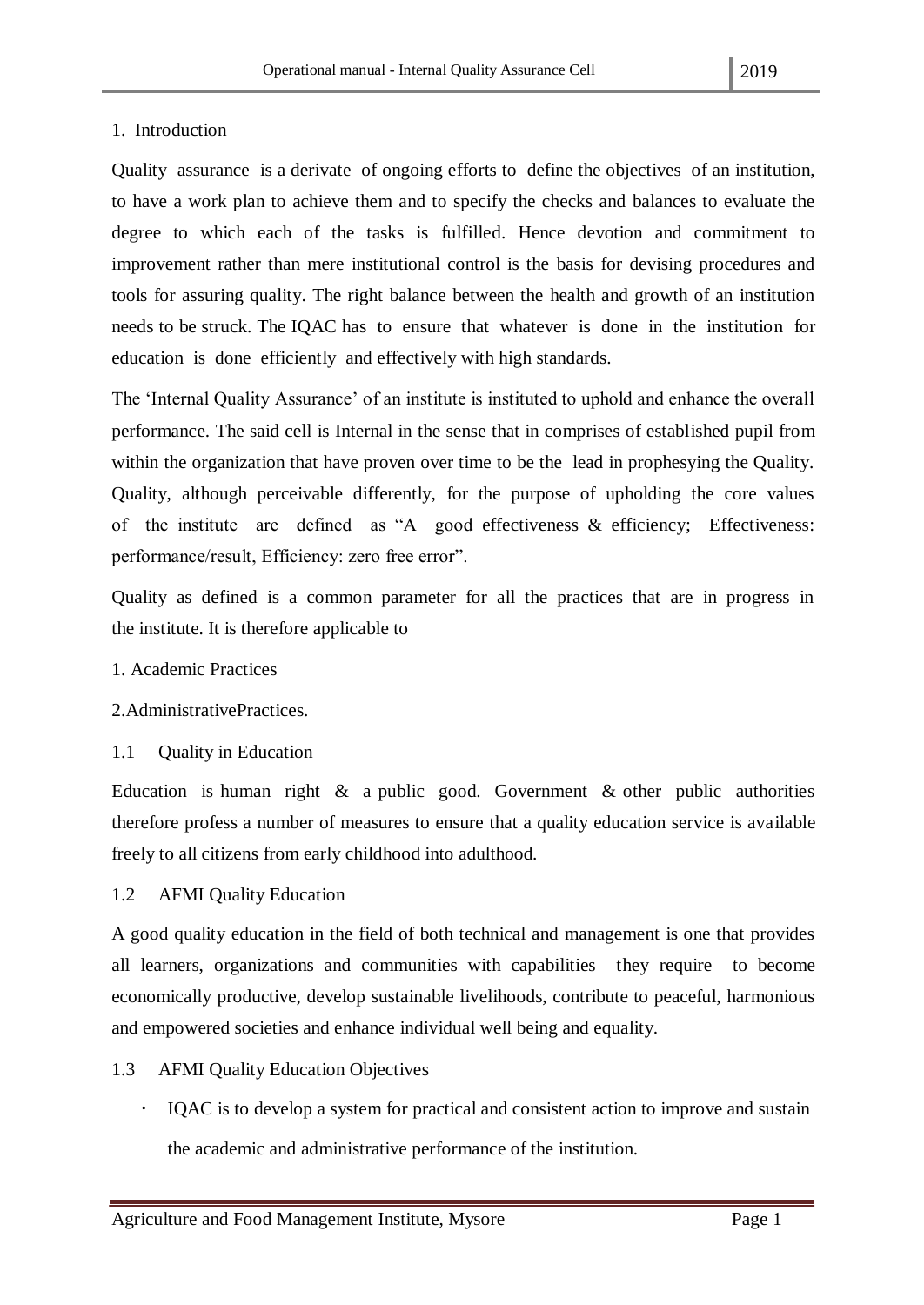- IQAC shall also recommend measures for institutional functioning towards  $\ddot{\phantom{0}}$ quality improvement through internalization of quality culture and institutionalization of best practices.
- 2. Roles and Responsibilities of the Committee
	- 2.1. Evolve Mechanisms and Procedures

IQAC shall evolve mechanisms and procedures for:

- $\bullet$  . Ensuring timely, efficient and progressive performance of academic, administrative and financial tasks.
- Ensure relevance and quality of academic and research programs.
- Integration and optimization of modern methods of teaching and learning.  $\bullet$  .
- Setup credibility of evaluation procedure.  $\bullet$
- Ensuring the adequacy, maintenance and functioning of the support structure  $\bullet$  . and services.

#### 2.2. Functions

Functions expected of the IQAC consist of:

- Development and application of quality benchmarks/parameters for the various academic and administrative activities of the institution.
- $\bullet$  . Dissemination of information on the various quality parameters of higher education.
- $\bullet$  . Organization of workshops, seminars on quality related themes.
- $\bullet$  . Documentation of the various programs/activities leading to quality improvement.
- $\bullet$ Acting as a nodal agency of the institution for quality-related activities.
- Preparation of the Annual Quality Assurance Report (AQAR).  $\bullet$  .
- $\bullet$ Highlight level of clarity and focus in institutional functioning towards quality enhancement and facilitate internalization of the quality culture for Quality and Excellence in Higher Education.
- Enhancement and integration among the various activities of the institution and institutionalize of many good practices.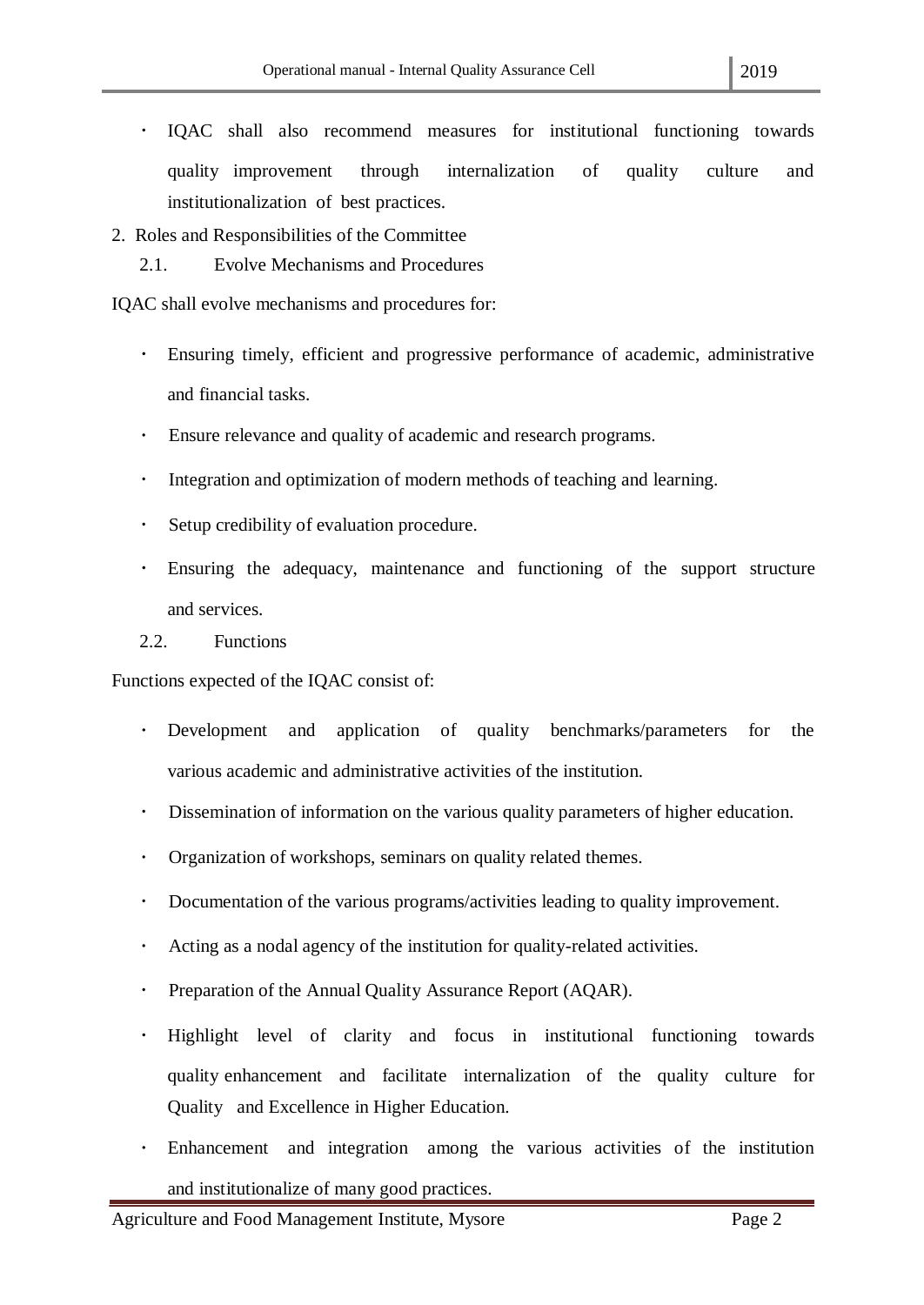- $\bullet$ Provide a sound basis for decision making to improve institutional functioning.
- Act as a change agent in the institution.  $\bullet$
- $\ddot{\phantom{0}}$ For better internal communication.

#### 3. Internal Quality Assurance Committee

The composition of the IQAC is as follows:

| SI No          | <b>Name</b>         | <b>Position</b> |
|----------------|---------------------|-----------------|
| 1              | Prof. Saurab Sinha  | Chairman        |
| $\overline{2}$ | Prof. Rajeev C      | Member          |
| 3              | Prof. Ameen Shariff | Member          |
| 4              | Prof. Ravi B I      | Member          |
| 5              | Prof. KalpanaKoppar | Member          |
| 6              | Prof. Chandrasena V | Member          |

#### 4. Procedure of IQAC

The Procedure and modalities to collect data and information on various aspects of institutional functioning is as follows.

- I. With concern of Chairman Meeting and agendas are scheduled from Member Secretary and passed through circulars in advance.
	- a. Agenda may include: Teams Formation, audit dates, schedules, descriptive analysis, and brain storming sessions for solutions, revision and implementation plan.
- II. Members are to escort the detailed report of the said agenda to the said meetings.
- III. Member secretary posts the meetings in front of Chairman and all Committee Members.
- IV. Chairman takes over agendas for discussion.
- V. Member secretary concludes each of the agendas in the form of minutes of meeting.
- 4.1. Agendas Academic Aspect
- $\bullet$  . Designing and implementing effective teaching and learning processes
- . Identifying curricular gaps and strategy to bridge the gaps
- Developing and using outcome based student assessment
- Implementing quality education in research, co-curricular and extracurricular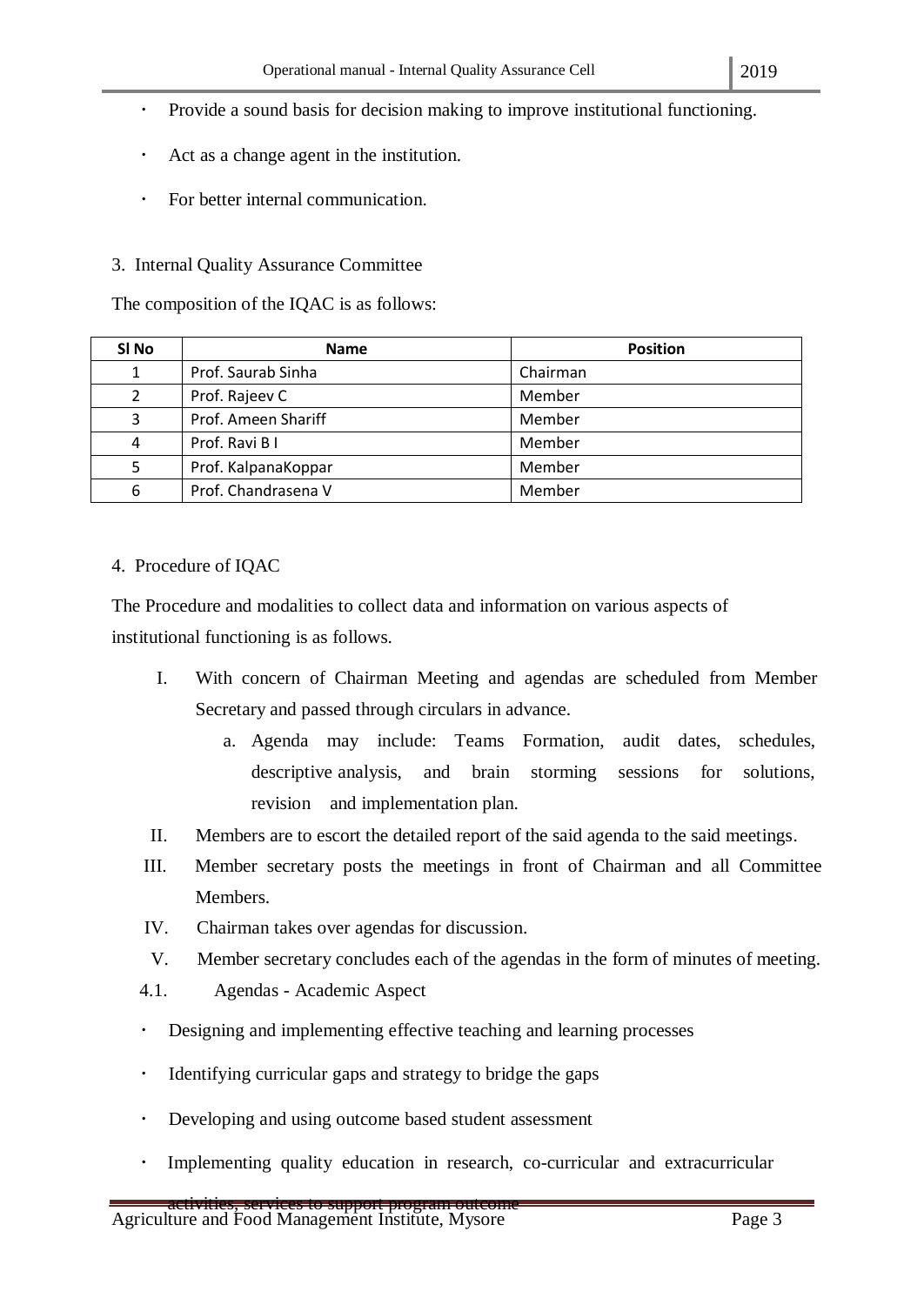- 4.2. Agendas Administrative Aspect
- Assuring transparency in flow of communication and information
- Implementing system policies, procedures and practices
- Ensuring workload distribution and delegation of jobs
- Follow and practicing protocols and hierarchy
- Managing database and supporting documents
- 4.3. Execution Plan of IQAC
	- 4.3.1. IQAC Team Structure
- $\cdot$ IQAC will have 3 teams.
- Each team comprises of 5 members that may or may not comprise of IQAC

Chairman, Member Secretary and external member.

- One member in the team will be designated as coordinator.
	- 4.3.2. Formation of teams

The teams shall be formed in IQAC central committee meeting by the chairman and documented in the proceedings.

- 4.3.3. Roles of teams
- I. Collect the Audit appointment letter and audit formats from the member secretary.
- II. Conduct Academic and Administrative Audit as per the allotment and as per the guidelines communicated in the IQAC meeting proceedings. During Auditing, the following must be upheld.
	- a. Meticulous Checking of all relevant
	- data b. Award marks unanimously
	- c. Maintain confidentiality of the audit
	- d. Keep from passing comments/suggestions/etc to the staff members of the department/ sections.
- III. Submit Audit reports to IQAC Member Secretary in ceiled envelop.
	- a. Any recommendations derived during the audit must duly be submitted. b. Report the best and below par practices of the department / sections.
	- 4.3.4. Role of the Member Secretary